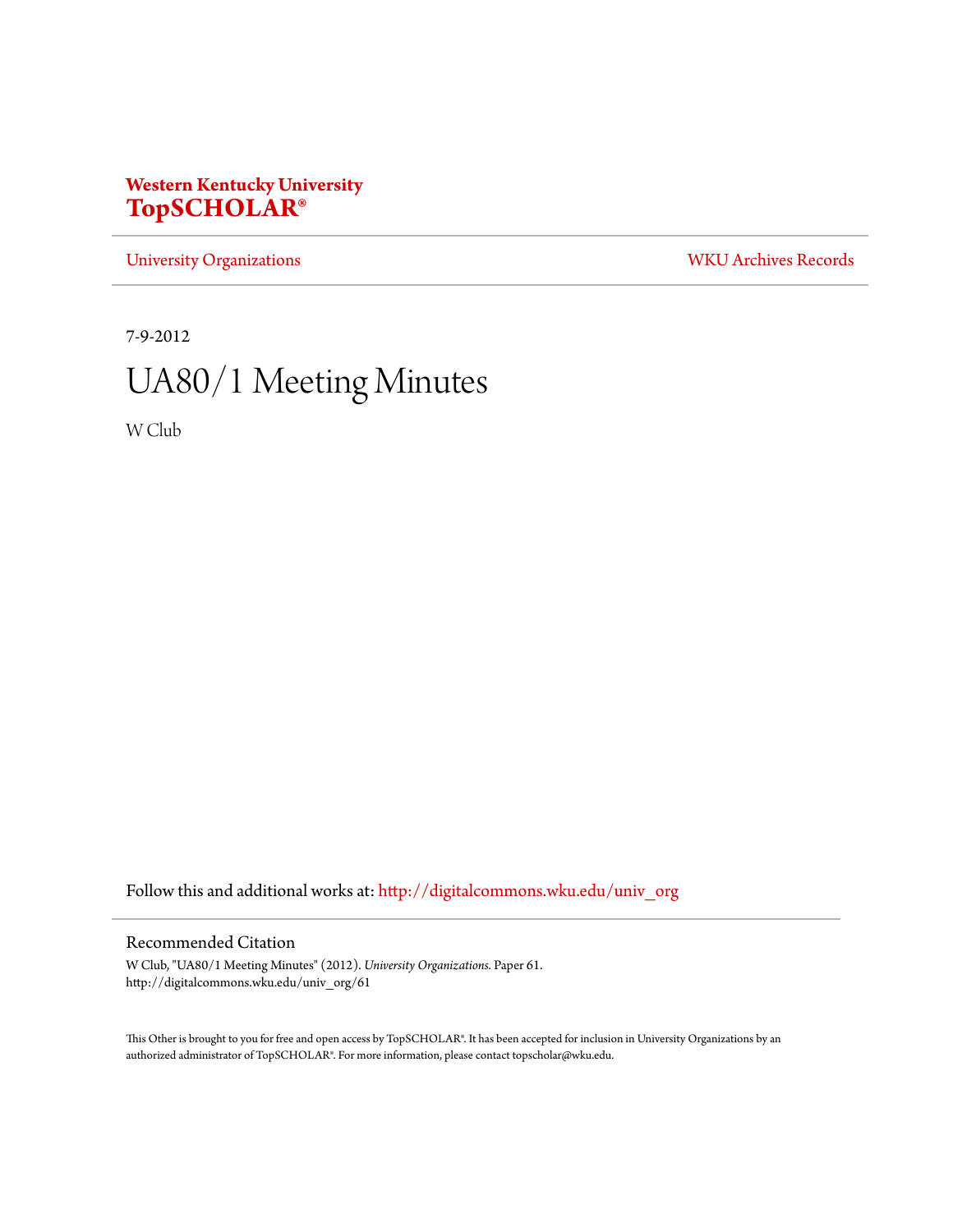MINUTES — W-CLUB BOARD OF DIRECTORS MEETING / Media Room, E.A. Diddle Arena, 6:00 p.m., Monday, July 9, 2012

In Attendance (18) — Wayne Bush, Joe Easterling, Bill Edwards, Butch Gilbert, Pam Herriford, Matt Idlett (presiding), Paul Just, Yogi Meadors, Mike Montgomery, Bill Moore, Mike Newton, Bobby Rascoe, Mickey Riggs, Eric Sack, Todd Stewart, Chris Tinius, Katy Tinius, Yvonne Turner.

Not Present (9) — Bryan Baysinger, Tom Bird, Jim Clark, Jimmy Feix, Jerry Humble, Jean-Marie Lawson, Jim Meyer, Bill Powell, Donald Smith.

-------------------------------------------------------------------------------------------------------------

MINUTES (May Meeting) — motion to approve by Moore, 2nd by Riggs — APPROVED

TREASURER'S REPORT — Bill Edwards — pass.

SECRETARY'S REPORT — Paul Just — alerted group that there are tickets in W-Club Section for Basketball; Ticket Office will make availabe to W-Club folks first if there is interest ... reminder about new Kentucky High School Basketball Hall of Fame inaugural class activities and inductions this weekend (Friday & Saturday, July 13 & 14) in Elizabethtown. Golf on Friday, Shrimp Broil & Reception Friday evening, pre-induction reception Saturday evening and inductions ceremony following reception Saturday. Alumni Association, Athletic Dept., and W-Club share a \$1,000 sponsorship and availabilities for all three events if interested (Rascoe & Sack interested).

HAF REPORT — Jim Clark — not present

SPORTS REPORT — Pam Herriford — requested that W-Club consider allocating some funds to assist swimming coach Bruce Marchionda in making trip to London to be WKU alum Claire Donahue when she competes in the 100 buttferfly for the USA ... airfare will be about \$1,000 (and cannot be paid with budgeted funds) ... discussion ... Riggs motion to assist with \$2,000 and challenge HAF to match; 2nd by Moore -- APPROVED Just noted that we will also have two other former athletes involved in the 2012 Olympics -- recent grad Gavin Smellie will be a member of Canada's 4x100 team in track; and, former Topper placekicker Dr. Kyle Pierce will be coaching one of the American weight-lifters.

#### COMMITTEE REPORTS

• Membership — Bryan Baysinger, chair — not present • Welfare/Recognition (Pam Herriford, chair)

— pass • Advancement/Development (Joe Easterling, chair) — pass

### OLD BUSINESS

#### NEW BUSINESS

• BALLOTING for Election of Candidates for 2012 induction in the WKU Athletic Hall of Fame ... Idlett reviewed proposed election procedure that was approved at last meeting ... balloting conducted -- 10 finalists forwarded by Screening Committee to be reducted to five on first ballot -- a tie resulted in reduction of list from 10 to 7 instead of five ... second ballot resulted into the election of the following for 2012 induction:

- JOHN HALL (Football '77-80) ...
- DAVID MURPHY (Men's Track '79-80) ... and